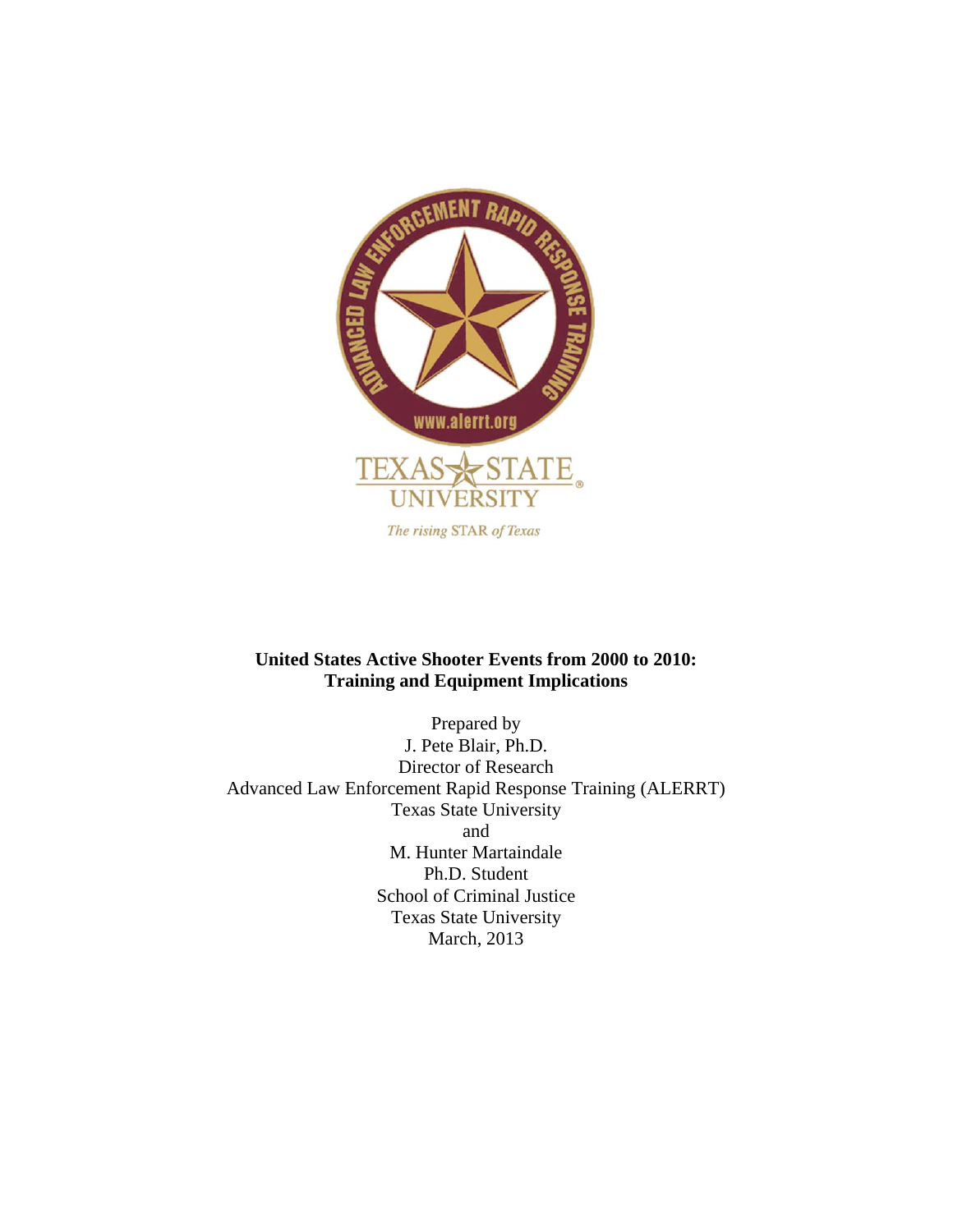### **Executive Summary**

 In the wake of the tragic active shooter attack at Sandy Hook Elementary School in Newtown, CT, police administrators are struggling both to respond to their citizens' concerns and to ensure that their departments are prepared should an attack happen in their jurisdictions. To provide administrators with accurate information to make informed policy decisions, we assessed every active shooter event that we were able to locate that occurred between 2000 and 2010. It is our hope that the information contained here will provide police administrators with the data needed to base their active shooter preparations on empirical evidence.

## **Key Research Findings**

- 84 Active Shooter Events (ASEs) occurred between 2000 and 2010.
- The frequency of ASEs appears to be increasing.
- Business locations were the most frequently attacked (37%), followed by schools (34%), and public (outdoor) venues (17%).
- The median number of people killed during ASEs is 2. The median number shot is 4.
- The most commonly used weapon was a pistol  $(60\%)$ , followed by rifles  $(27\%)$ , and shotguns (10%).
- Attackers carried multiple weapons in 41% of the attacks.
- Body armor was worn in 4% of cases.
- Improvised Explosive Devices (IEDs) were brought to the scene in 2% of cases.
- Some shooters attempted to deny police access to the attack site through the use of barricades.
- The attacks ended before the police arrived 49% of the time. In 56% of the attacks that were still ongoing when the police arrived, the police had to use force to stop the killing.
- EMS entry to the attack site is often delayed because the police must conduct a thorough search of the scene in order to declare it secure.

# **Key Training Implications**

- Outdoors Officers must be prepared to operate outdoors.
- Expect a Fight Training must not assume that the attacker will be dead or give-up without resistance.
- IED Awareness Officers should be trained to identify IEDs and procedures for dealing with IEDs.
- Breaching Officers should be taught skills that allow them to defeat barricades.
- Medical Officers should be provided with training that will allow them to stabilize victims long enough for either EMS to enter the scene or for officers to transport victims to the EMS casualty collection point.

# **Key Equipment Implications**

- Medical Officers should be issued the equipment they need to provide immediate lifesaving aid.
- Hard Body Armor Officers should be issued plate carriers to increase their survivability.
- Patrol Rifles Officers should be equipped with rifles to allow them to more effectively resolve ASEs.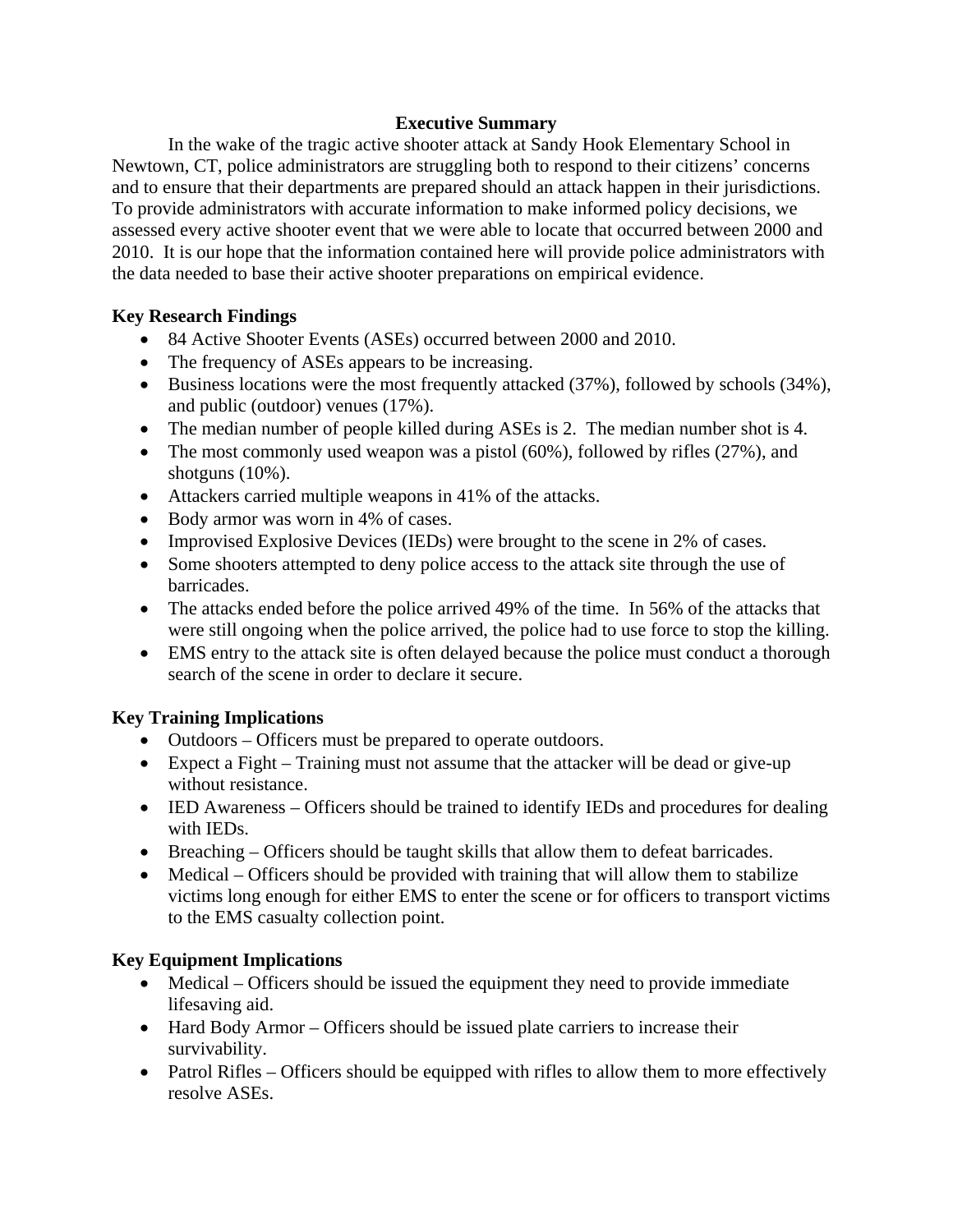#### **U.S. Active Shooter Attacks from 2000 to 2010: Training and Equipment Implications**

Since the Columbine High School attack in 1999, Active Shooter Events (ASEs) have captured a substantial amount of public and police attention. While this attention waxes and wanes, the tragic attack at Sandy Hook Elementary School in Newtown, CT has brought ASEs back to the forefront of the public's attention. Police administrators across the country are responding to their citizens' concerns. The purpose of this report is to provide administrators with as complete a picture as possible of the ASEs from the last decade, so that police administrators can take a data-driven approach to their active shooter programs. This report will proceed by identifying the methodology used to identify and code active shooter events, presenting the results of this research, and finally discussing the implications of this information for training and equipping officers.

#### **Methodology**

#### **Search Strategy**

Lexis-Nexis was utilized to search news stories from 2000 to 2010 for active shooter events in the United States using the following search terms: Active shooter, mass shooting, shooting spree, spree shooting, business shooting, mall shooting, and school shooting. Possible active shooter events were identified from these searches and then evaluated to see if they met the following definition of an active shooter event: An active shooter event involves one or more persons engaged in killing or attempting to kill multiple people in an area (or areas) occupied by multiple unrelated individuals. At least one of the victims must be unrelated to the shooter. The primary motive appears to be mass murder; that is the shooting is not a by-product of an attempt to commit another crime. While many gang-related shootings could fall with-in this category, gang-related shootings were excluded from this study because gang related shootings are not considered to be active shooter events by the police (NYPD, 2011). Two coders examined each candidate event to see if it met this definition. They agreed 100% of the time regarding whether or not a case should be included or excluded. Through this process, we identified 84 active shooter events from 2000-2010. The breakdown of these events is presented in Figure 1. It is worth noting that while this report does not cover 2011 and 2012, our tracking indicates that the increased number of attacks continued in those years.



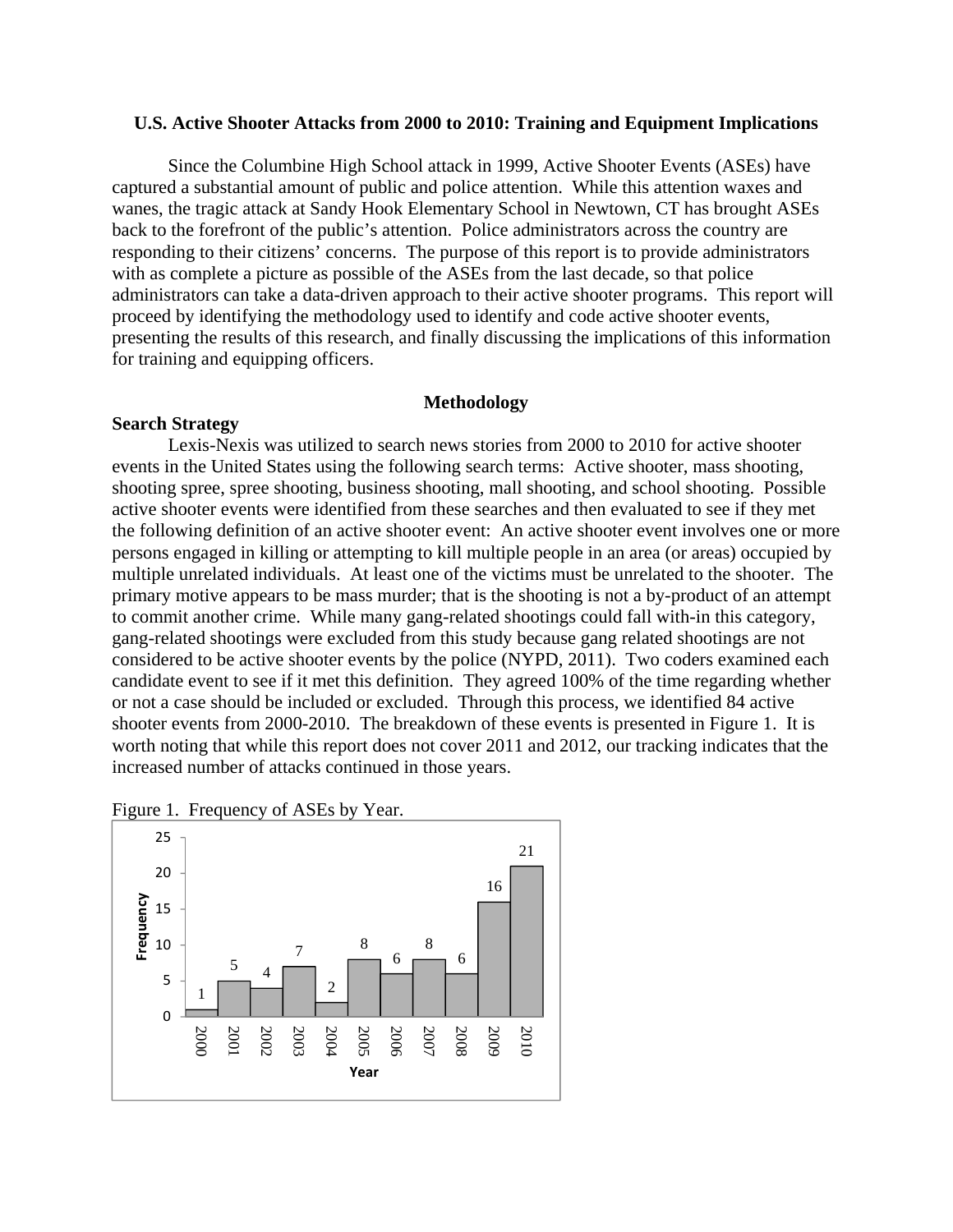In order to examine the completeness of our list, we checked the events that we had identified against other lists/collections of active shooter events. For example, it is common in the wake of an active shooter event for newspapers to publish lists of similar events. We also compared our list of events to the list of shootings published in the NYPD (2011) report and other existing collections (Lieberman, 2008 and Smith & Supiano, 2008 for example). In no instance did we find a case in one of these other sources that we had not identified through our search process. While it is always possible that we missed a case, we believe that the collection of events presented here is close to the complete population of events that occurred in the United States in the last decade.

#### **Data**

 In order to analyze the events, we first had to gather accurate data. The data presented here were taken from three sources: reports from the investigating agency(ies), the Supplemental Homicide Reports (SHR) produced by the FBI, and news stories. We considered the investigating agency reports to be the most valid data, followed by the SHRs, and news reports were considered the least reliable. If the data that we sought to code were reported in the agency reports, we used it. If the agency reports did not contain the data, we sought it in the SHRs, and finally, if the data was not available elsewhere, we obtained it from the news reports. When we were forced to use news reports, we used the most recent story that we could find. We believe that this improved the reliability of the information because this gave the story more time to mature and the reporter more time to gather accurate information. Overall, when a particular piece of data was available from all three sources, the reliability between the sources was quite high.

Agency reports were obtained through freedom of information requests. Out of the 84 events in the last decade that we identified, 42 (50%) agencies supplied us with the requested information. We were able to locate data on 46 of the 84 (55%) events in the SHRs. If the event did not include a homicide, it was not listed in the SHRs. Also, Florida is absent from all the SHRs and we were simply unable to locate 19 (23%) of the events. As mentioned previously, we used news stories to identify the events, so that we had news reports on all 84 events.

#### **Coding**

Next, we coded the information so that it could be analyzed. Two coders assessed the variables that are reported here. Coder agreement on the variables ranged from 77% to 100%. This is well above the 70% that is generally considered acceptable in social science research.

#### **Results**

 The results presented here are focused on the information that we believe is most relevant to training and equipment considerations. More detailed information will be available in our forthcoming book (Active Shooter Events and Response from CRC Press). The results are divided into sub-sections that focus on the characteristics of the events, the shooter, and how the event was resolved.

#### **Characteristics of the Events**

**Locations.** Figure 2 shows the primary attack location of the ASEs. Businesses were the most frequently attacked location (37%), but schools were close behind (34%). It is also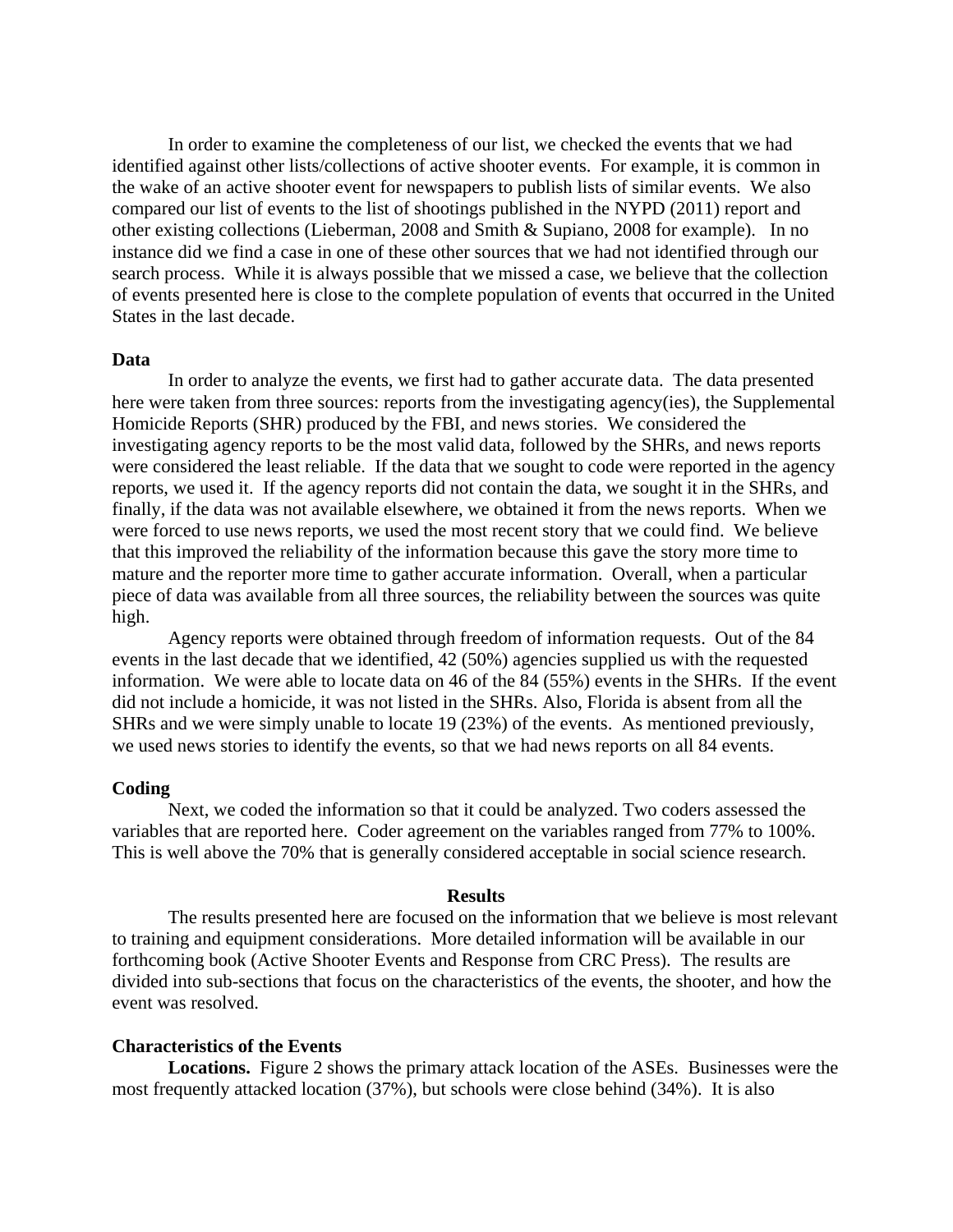important to note that 17% of the attacks occurred in what we defined as public venues. Our definition of these is an outdoor area. The other category includes attacks on churches, military bases or locations that are not schools, businesses, or outside. Not all of the ASEs occurred in a single location. About 20% of the attackers went mobile either by walking to another nearby location or driving to a different location.



Figure 2. Attack Locations.

**Number Shot and Killed.** Figure 3 presents the number of people shot in each ASE. The number of people wounded in the events ranged from a low of 0 to a high of 48. Because the distribution of the data is not normal, the median (or middle value) is probably the best measure to summarize the average number shot. The median number of people shot was 4. The number of people killed follows a similar pattern. The number of deaths ranged from 0 to 32. The median number of deaths was 2.



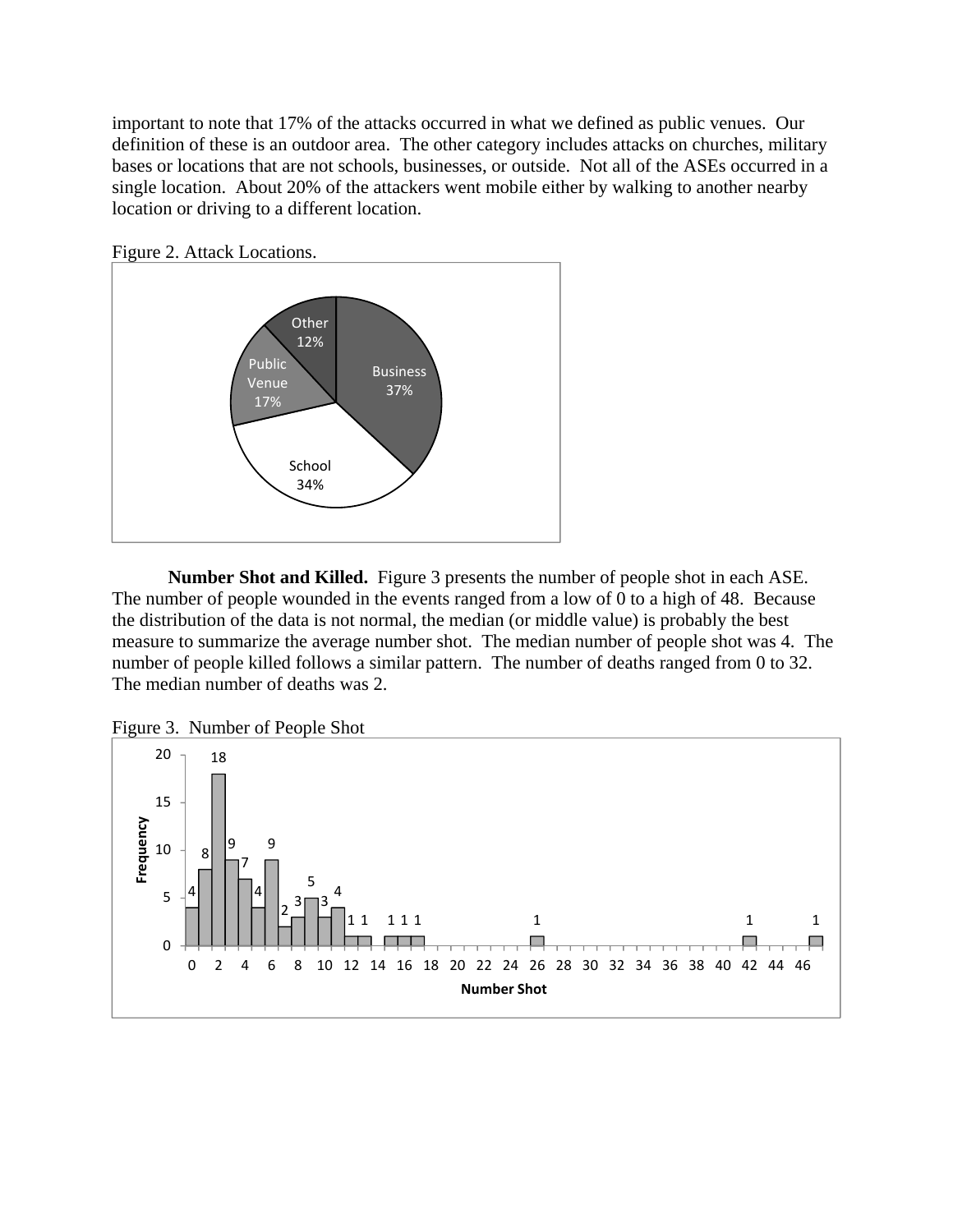#### **The Shooter**

**Weaponry.** The most powerful weapon carried by the attackers is presented in Figure 4. A pistol was the most powerful weapon used in the majority (60%) of the events. Rifles were used in 27% of the attacks and shotguns in 10%. In 41% of the events, where we were able to identify the weapon(s) that the attacker carried, the attacker carried multiple weapons.





 **Other Equipment.** The shooters wore body armor in 4% of the attacks. In 2% of the attacks, the attacker brought Improvised Explosive Devices (IEDs) to the attack location.

**Other Behaviors.** In at least three incidents, the shooter took actions that either slowed law enforcement entry into the building or prevented potential victims from escaping. These actions included chaining doors shut, barricading windows, and using a vehicle to block an exterior exit.

#### **Resolution of Event**

We considered an event to be resolved when the attacker had stopped shooting people. We split the resolution of the event into two broad time frames. These were whether the event was resolved before the police arrived on scene or after. In the cases where we were able to make this determination, the attack was over before the police arrived 49% of the time.

Figure 5 is a graphic representation of how these events were resolved. In the 41 events that ended before the police arrived, the attacker stopped the attack by killing himself on 21 occasions and simply left the scene in 4 cases. The potential victims at the attack site stopped the attacker themselves in 16 cases. In 13 of these cases, they physically subdued the attacker. In the other 3 cases, they shot the attacker.

When the attack ended after the police arrived, the attacker was about equally likely to stop the attack himself (by surrendering or committing suicide) as he was to be stopped by police use of force. The attacker committed suicide in 13 instances and surrendered in 6. The police shot the attacker to resolve the event in 17 cases and subdued the attacker using other methods in 7.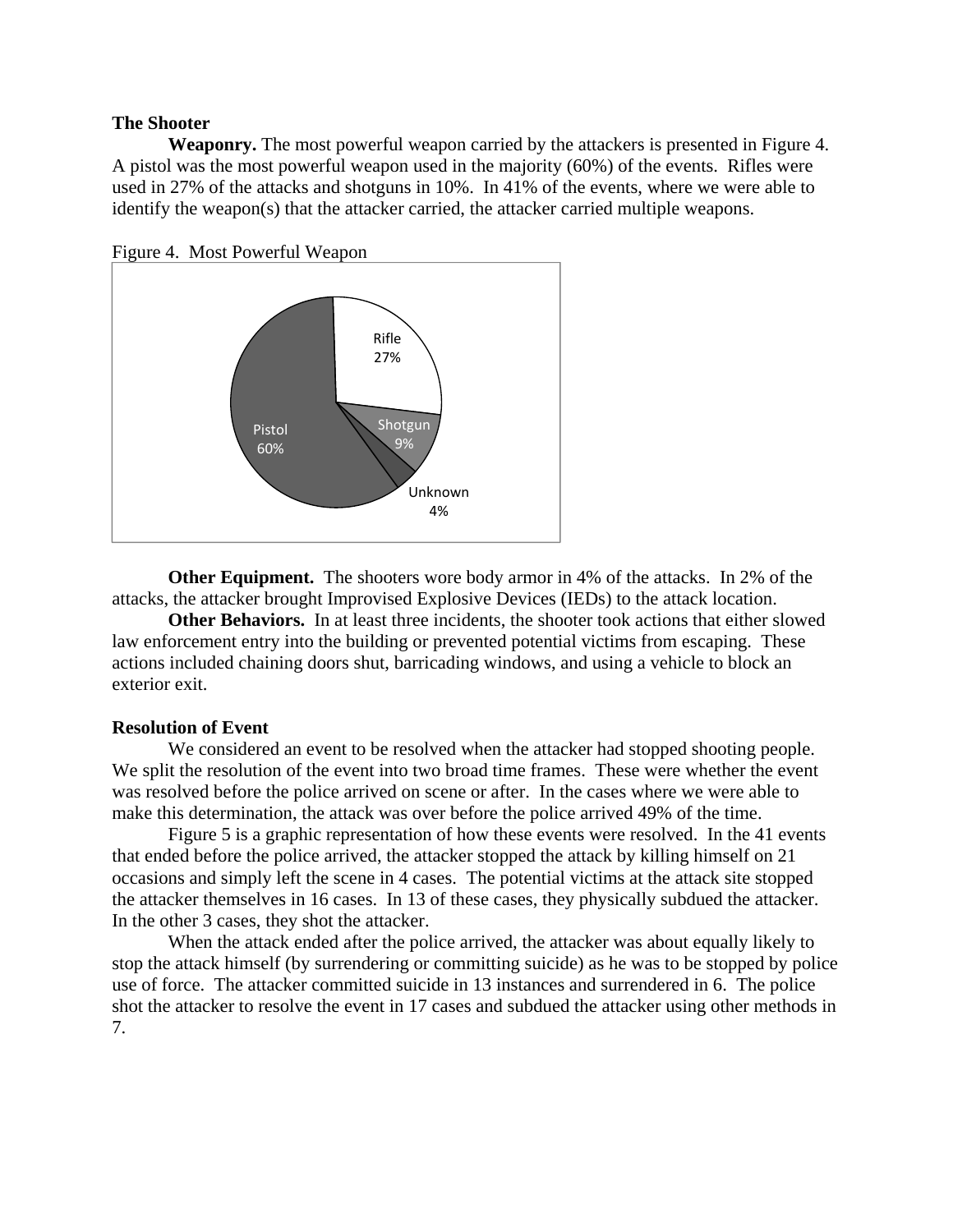





#### **EMS Response**

 Standing policy in most jurisdictions is that EMS personnel do not enter scenes that have not been declared secure. This creates an issue during many ASEs. Often the responding officers find the shooter and deal with him, but they are unable to declare the scene secure due to the conflicting suspect descriptions reported to 911 and first responders. In other cases, incorrect reports claiming that a shooter is at some other location are received. The result of this misinformation is that the police must often engage in a systematic search of the attack site before the scene can be declared secure. If the attack occurred in a large building, this search can take hours to complete. During this time, victims who have been shot are continuing to bleed and may hemorrhage to death.

#### **Training and Implications**

#### **Outdoors**

Because approximately 1/5 of ASEs occur outdoors and 1/5 of attackers go mobile, training should address operating in outdoor environments. This is critical because the movement techniques and formations that work effectively outdoors are different from those that work indoors in close quarters battle (CQB) situations. Applying CQB tactics in an outdoor environment can be fatal.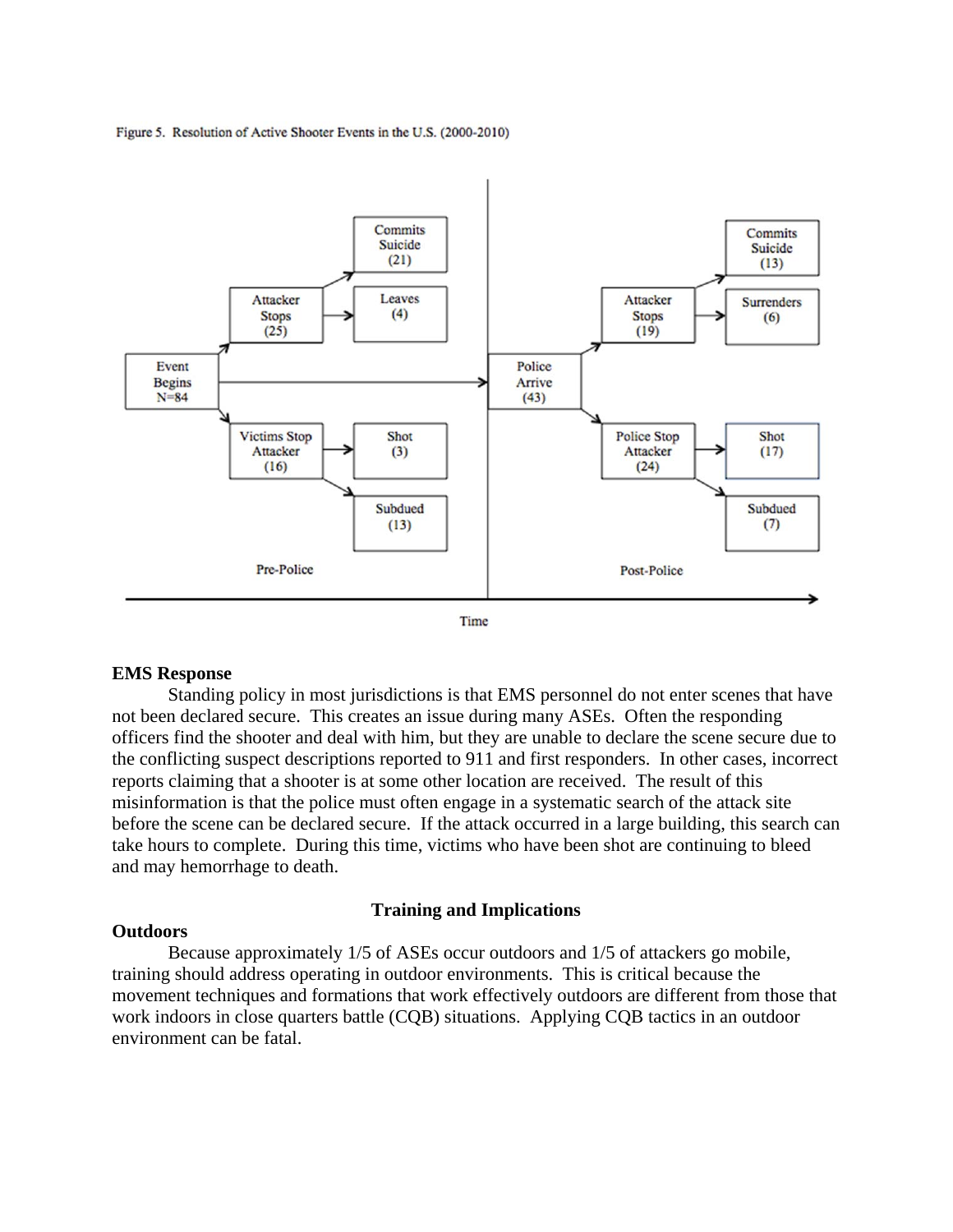#### **Expect a Fight**

 Police used force to stop the killing in 28% of all the active shooter events that we identified. Deadly force was used in the majority (71%) of these cases. While it is true that many active shooters will kill themselves either before the police arrive or when the attacker becomes aware that the police are on scene, the shooter aggressively fights the responding police officers in many cases. Officers must be trained in tactics that will allow them to defeat the shooter should it become necessary. It is not enough to simply hope that the attacker has or will commit suicide.

#### **IED Awareness**

While IEDs are uncommon during active shooter events, they have still been encountered. Because of this, police officers should receive at least awareness level training regarding IEDs. This training should include the identification of and response to IED threats during an active shooter scenario.

#### **Breaching**

 Because some attackers have attempted to prevent the police from entering attack locations by barricading doors and/or windows, responding officers should be taught basic breaching skills. The skills commonly taught to patrol officers fall into two categories: mechanical/manual and ballistic. Mechanical/Manual breaching involves the use of human powered tools (such as rams and pry bars) to gain entry. Ballistic breaching usually involves the use of a shotgun to breach into the attack location.

#### **Medical**

 Because EMS will not enter an unsecured scene, police officers should be trained to deliver immediate lifesaving care that can stabilize victims until higher levels of care can be provided. This medical training primarily involves teaching officers to control hemorrhaging using a few simple adjuncts (including tourniquets). The Committee for Tactical Emergency Casualty Care (c-tecc.org) has developed standards for this type of training.

#### **Medical**

#### **Equipment Implications**

 If officers are going to be trained to deliver immediate lifesaving care, they should receive the equipment needed to provide that care. The primary piece of equipment is a tourniquet. A variety of venders also sell wound care kits. This equipment has also saved lives during non-active shooter crises. For example, a patrol officer, on a motorist assist stop, was struck by a drunk driver in San Antonio, TX, severing the officer's leg. Another officer was immediately on scene and applied a tourniquet. The tourniquet stopped the bleeding and saved the injured officer's life.

#### **Breaching**

 While officers can, in many cases, breach into an attack site using improvised tools, breaches can generally be created more quickly and reliably using inexpensive and commercially available breaching tools. These tools include pry bars, rams, sledgehammers, and Halligan Bars. A variety of shotgun breaching rounds are also widely available. These rounds are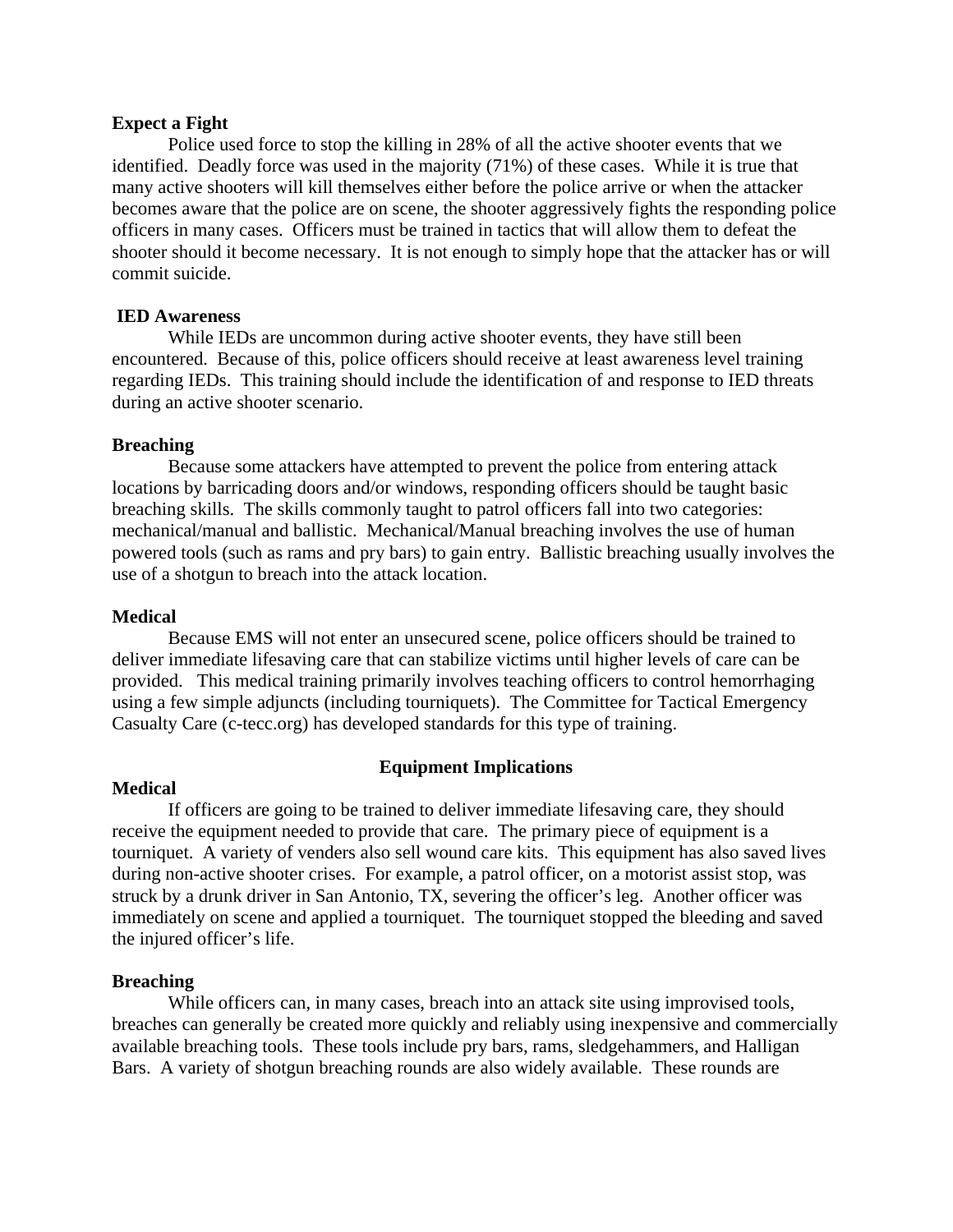typically designed both to enhance the breaching effectiveness of the round and prevent overpenetration that may injure unintended victims on the other side of the breach point.

#### **Hard Body Armor**

 Because a substantial number of attackers are willing to fight responding officers and carry rifles that will defeat the standard soft body armor, there is a need to upgrade the defensive capabilities of the responding officers. Simply stated, hard body armor (i.e. a plate carrier) is needed to provide officers with ballistic protection from rifle rounds. Other equipment (such as medical gear) can often be attached to plate carriers allowing them to function as "go bags" during active shooter (or other critical) events. If we are going to ask officers to go into attack scenes and confront armed gunmen, we owe it to the responding officers to give them the best possible chance to survive and win the encounter.

#### **Patrol Rifles**

 Approximately 1/5 of active shooter events happen in outdoor spaces. Engagements in these locations will often happen at distances beyond which most officers can effectively engage threats with a pistol. Additionally, many of the active shooter events that happen indoors occur in facilities with large open areas such as hallways in schools or courtyard areas in shopping malls. Rifles are far more accurate weapon systems than pistols and allow officers to place precision shots at much longer distances. Recall also that more than ¼ of attackers are armed with rifles themselves. At the very least, we should place officers on an equal footing with their adversaries.

 While it is not common for active shooters to wear body armor, some do. Pistol fire will generally not penetrate this armor. A poignant example of this occurred during the North Hollywood shootout in 1997. During this shootout, two bank robbers with soft body armor were engaged by police officers with pistols for more than 20 minutes before SWAT members with rifles arrived and incapacitated the robbers. It is critical that responding officers be equipped to stop the killing as quickly as possible during ASEs.

#### **References**

- Lieberman, J. A. (2008). School shootings: What every parent and educator needs to know to protect our children. New York: Kensington.
- New York Police Department (2011). Active shooter: Recommendations and analysis for risk mitigation. New York: New York Police Department.
- Smith, L. & Supiano, B. (2008, February 15). Major shootings on American college campuses. Chronicle of Higher Education.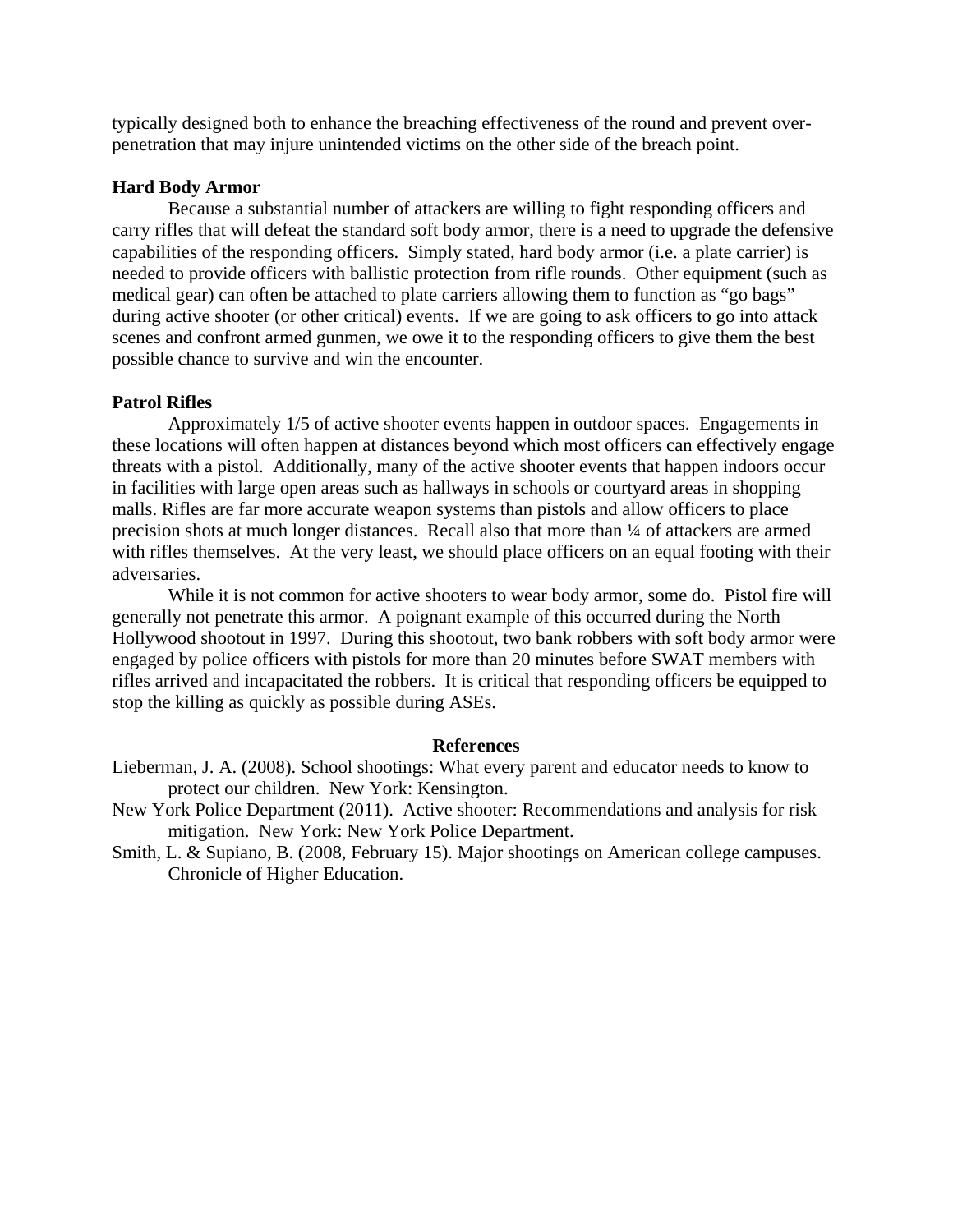#### **Annex** (added 5/2013)

#### **Solo Officer Entries**

 After the initial publication of this report, we have had a number of requests for information on Active Shooter Events (ASEs) where a single officer entered the attack site by him or herself. In our analysis of the 84 events, we were able to identify 14 where the documentation clearly indicated that a single officer entered the attack site by him or herself. It should be noted that, due to variation in the completeness of reports, other solo officer entries may have occurred but were not clearly documented as solo entries.

In 6 of the identified solo entries, the killing had stopped before the officer made entry (See Figure 6). In 4 of these cases the attacker stopped himself. This included 2 times that the attacker committed suicide, and 2 times that the attacker left the attack site. In the other 2 events that ended before the police arrived, the suspect was stopped by people at the attack location. In 1 of these events, the shooter was shot, and in the other, the shooter was subdued.



Figure 6. Solo Officer Entries

The attack stopped after the solo officer arrived on scene in the remaining 8 cases (see Figure 6). In 2 of these cases, the attacker committed suicide. Force was required to stop the attacker in the remaining 6 cases. The suspect was shot by the solo officer in 5 of these instances, and the suspect was subdued by the solo officer in the remaining case.

Solo officers were shot in 2 of the 6 cases where force was used to stop the attack. If the numbers are put together (57% of the time the attack is ongoing; in 75% of these ongoing attacks, the officer uses force to stop the attacks; and in 33% of these use of force incidents, the officer is shot), there is a 14% chance that an officer will be shot when he or she makes a solo entry into an active shooter attack site.

This makes solo officer entry an extremely dangerous activity. We are not presenting these data to argue that officers should not make solo entry. We are presenting these findings because we feel that officers should be appropriately informed about the risks associated with solo officer entry.